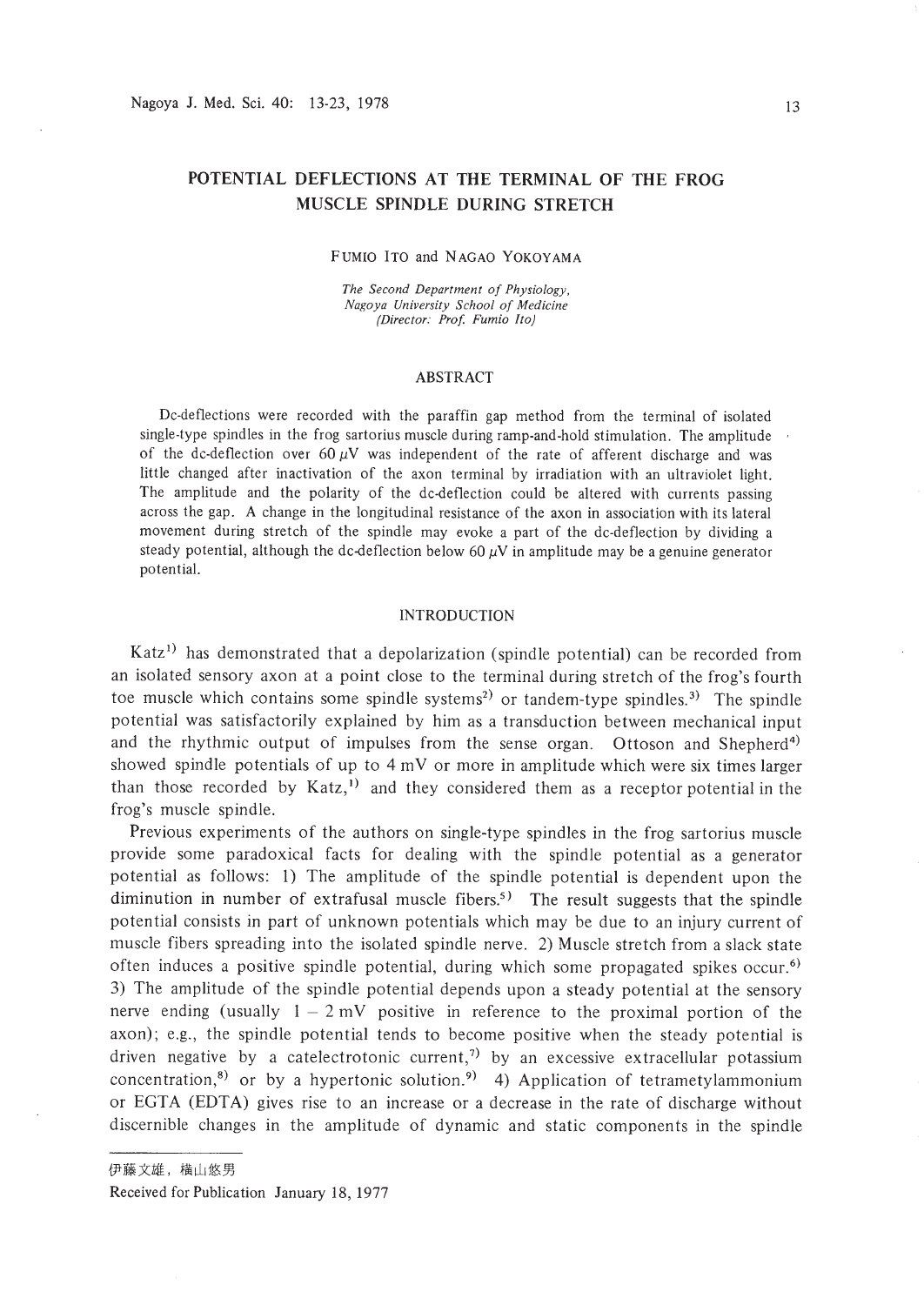potential.<sup>10)</sup> 5) The amplitude of the spindle potential decreases with increase in temperature,<sup>11)</sup> while that of the receptor potential from Pacinian corpuscle parallels temperature change. $12)$ 

It is the purpose of this paper to reevaluate the spindle potential and to verify the origin of the potential.

### METHODS

The experiments were performed on twenty nine isolated muscle spindles in sartorius muscles of frogs (Rana nigromaculata) at room temperature, which varied from 24 to 27°C. The single parent axon of a spindle receptor was isolated along its intramuscular course until the capsule of the spindle receptor was cleared, but the capsule and its intrafusal muscle bundle were left attached to the remaining musculature.

The excised preparation was placed in a Ringer's pool in a perspex box, and the isolated nerve passed into another Ringer's pool through a liquid paraffin pool of 2 mm length. The paraffin pool was situated in a slit of I mm width at the center of a partition between the two Ringer's pools. The paraffin gap method was described in detail in an earlier paper.<sup>13)</sup> A pair of calomel electrodes were inserted into subsidiary Ringer's pools, each of which was connected with the above two Ringer's pools perfusing the receptor and the parent axon by means of two Ringer's agar bridges. The responses at the sensory nerve terminal were displayed on the first beam of a dual beam oscilloscope through a high input-impedance amplifier. The second beam was used to display the tension of the muscle detected by a mechano-electric transducer (RCA 5734) during stretch of the muscle. The muscle was stretched by 1 or 2 mm at a velocity of 7 mm/sec from different initial lengths which were increments of 1 mm from an in situ length at which the muscle length was termed '+0 mm'. The term '+4 mm' means that the muscle was lengthened by 4 mm from the +0 mm.

**In** experiments for application of polarizing currents, a pair of calomel electrodes were placed into an arm of a bridge circuit,<sup>7)</sup> through which potential differences across the paraffin gap were led and simultaneously polarizing currents were applied to the preparation. Direct currents of different intensities were delivered from an isolation unit of a stimulator. The bridge circuit was balanced with a direct current of subthreshold strength. The current applied to the preparation was monitored as a potential drop across a  $10 \text{ K}\Omega$ resistor inserted between one of the electrodes and the input of current in the bridge.

**In** experiments for comparing responses recorded with the paraffin gap method and those with the unipolar recording which has been used to-date, a pair of non-polarizable electrodes of Ag-AgCI were employed. The nerve was lifted with one of the electrodes into paraffin oil covering the Ringer's solution perfusing the receptor. The other electrodes was inserted into the Ringer's solution.

In some experiments, the responses of isolated spindles were observed before and after inactivation of nonmyelinated terminal threads in the spindle capsule by irradiation with the ultraviolet light. The preparation was placed on a glass plate and covered gently with a quartz glass plate. The figure of myelinated branches in a spindle capsule was observed with an inverted microscope at a magnification of 200 X. The ultraviolet light was supplied by a mercury light source. The light was focused on a spot of approximately I mm in diameter on the object glass plate by means of quartz collective lenses situated at both entrance and exit diaphragms. The entrance diaphragm was set at 2 mm in diameter,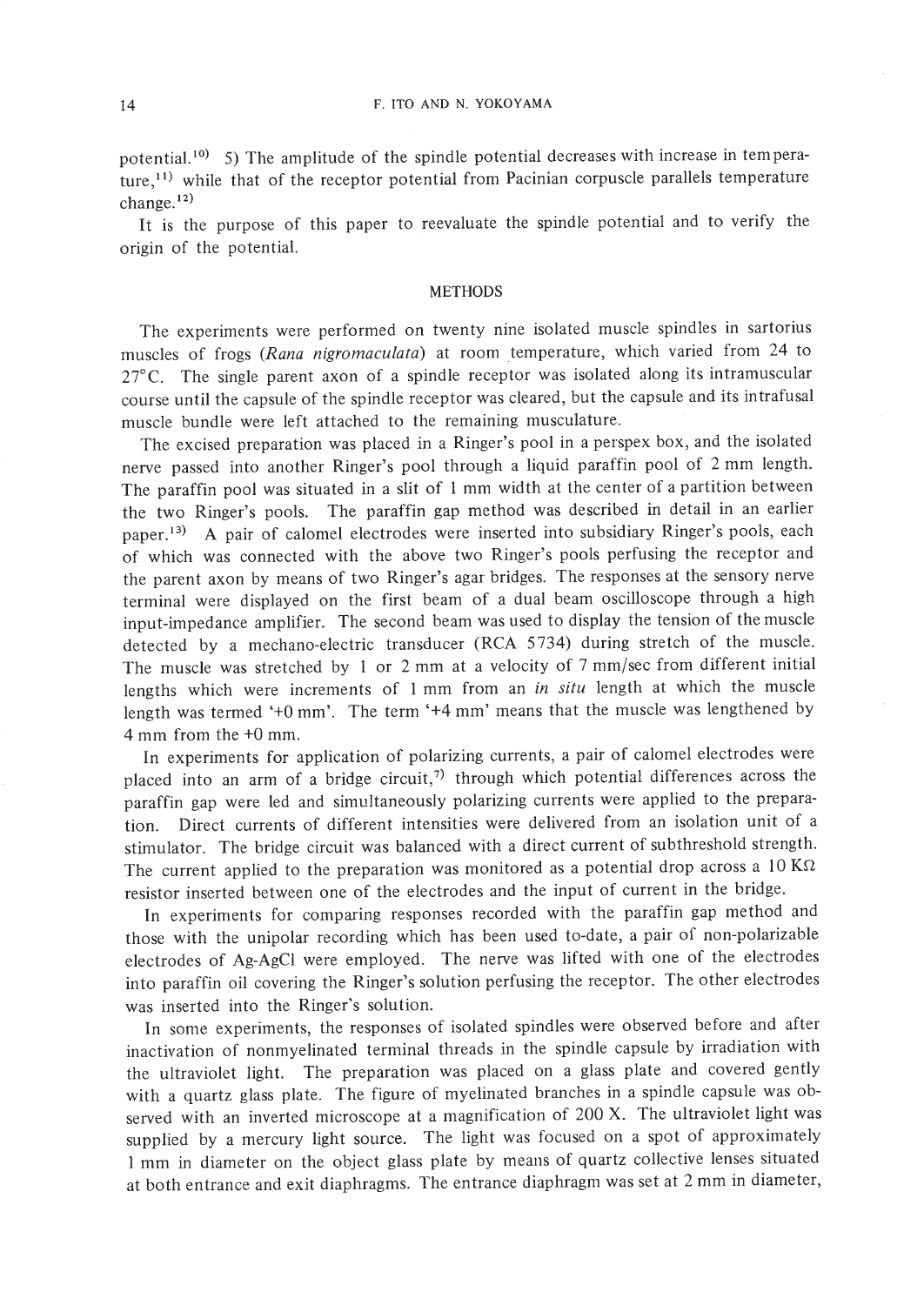MUSCLE SPINDLE 15

which was adequate to minimize the dispersion of the light. The exit diaphragm with an elliptical hole of  $30 \mu$  in diameter was moved over the quartz glass plate to a point along the nonmyelinated region. The microbeam of ultraviolet light irradiated from the top of the preparation through the exit diaphragm. It has been determined that the irradiation of ultraviolet light for 5 min duration suffices to inactivate the nonmyelinated terminal. 14) Following irradiation, the responses of the spindle terminal were recorded again under the same condition as in the control.

## RESULTS

# *Relationship between the amplitude of muscle tension, the dc-deflection and the rate of afferent discharge*

During the dynamic phase of stretch of the muscle by I mm at a velocity of 7 mm/sec from different initial lengths, the rate of afferent discharge increased from an initial value to peak at the end of the phase. In Fig. IA, the initial and peak values are connected with a bar. The preparation responded with an increasing rate of discharge from 3 to 31 impulses/sec during muscle stretch of I mm from +0 mm initial length. The discharge rate decayed gradually during maintenance of the muscle length (+1 mm) and achieved a static level (12 impulses/sec in this case) approximately 6 sec after the peak. Keeping the muscle length  $(+1 \text{ mm})$ , the preparation was displaced laterally by 1 mm in the Ringer's pool, because the isolated nerve must be moved laterally by approximately 0.5 mm in the paraffin gap during muscle stretch from  $+1$  to  $+2$  mm in analogy with the movement during stretch from  $+0$  to  $+1$  mm. The muscle stretch from  $+1$  to  $+2$  mm resulted in an increase of the discharge rate from 12 impulse/sec (the static rate at +1 mm) to 37.5 impulses/sec (the peak rate), as shown in Fig. IA. Extension of the initial length increased the peak rate in parallel with the static rate.

Tension development recorded simultaneously during muscle stretch by I mm at 7 mm/ sec in the same preparation as above was illustrated in Fig. lB. The muscle stretch of I mm from +0 mm gave rise to a change in the tension from 0.05 to 0.2 g, which are connected by a bar in Fig. lB. With extension from the initial muscle length, the amount of tension development during I mm stretching increased progressively and hence the length and the slope of the bar became longer and steeper.

The relationship between the tension development and the amplitude of the dc-deflection is shown as a function in Fig. IC. The amplitude of the dc-deflection was measured



Fig. I. Relationships between muscle stretch by 1 mm at 7 mm/sec from different initial lengths, the rate of afferent discharges, the tension development and the amplutide of the dc def1ection. The data was obtained from an isolated spindle receptor. Each bar represents changes from the value of the initial state to the peak value at the end of the stretch.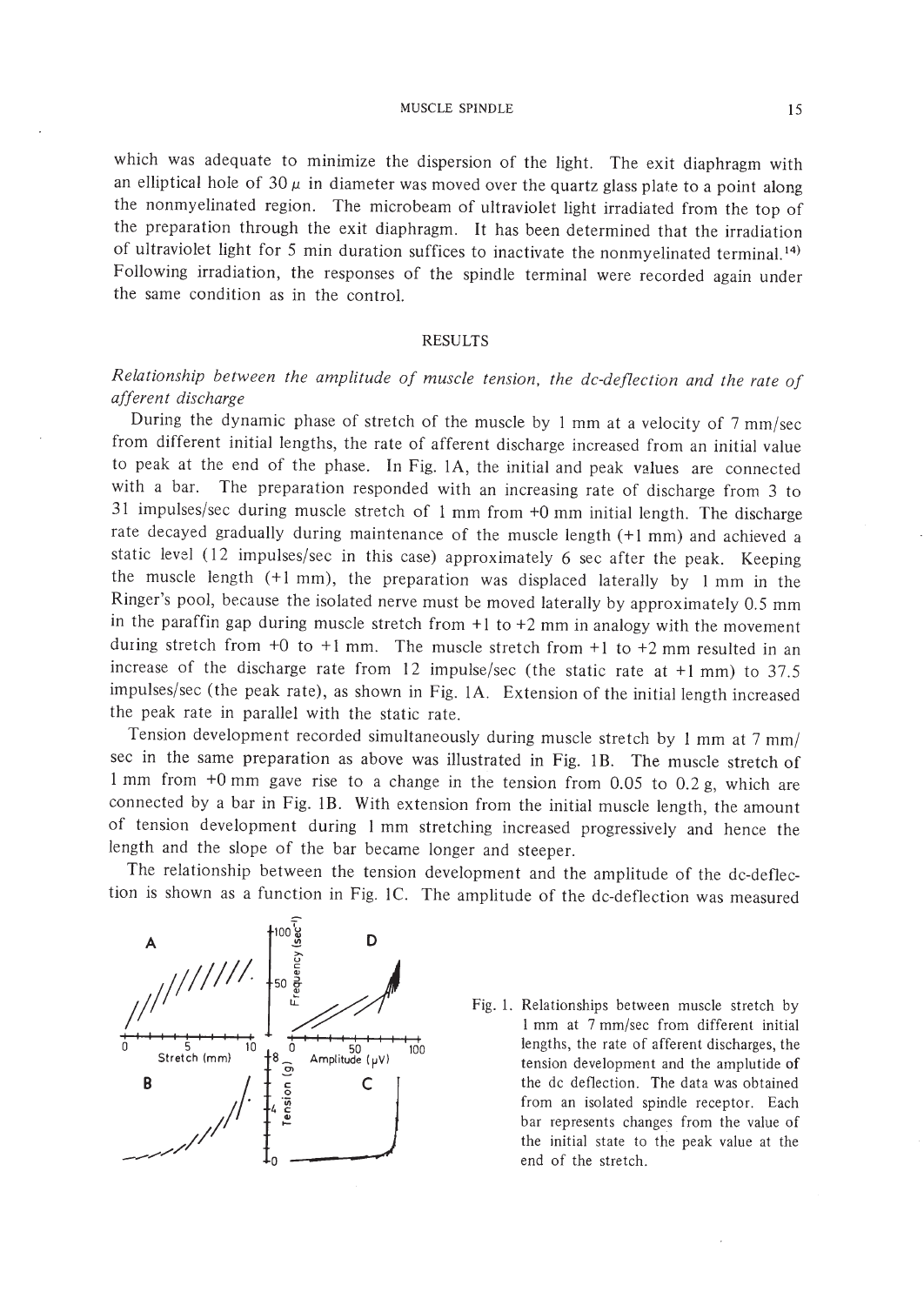from a base (at +0 mm being zero) to the peak or static deflections at the end of dynamic stretch or at a period 6 sec after the end. The amount of static amplitude during stretch of the muscle was also recognized as an initial amplitude for the next stage of the stretch. When the muscle was stretched from  $+1$  to  $+2$  mm, the tension changed from 0.1 to 0.4 g, while the amplitude of the dc-deflection increased from 15 to  $60 \mu V$ . The amplitude of the dc-deflection increased almost linearly with increase of the tension until it attained 0.5 g, but in this case was saturated at a level of approximately 85  $\mu$ V when the tension exceeded 0.5 g.

Fig. ID represents a relationship between the amplitude of the dc-deflection and the rate of afferent discharge obtained from the same preparation as above. The muscle stretch from +0 to +1 mm induced a dc-deflection increase from 0 to 36  $\mu$ V on which discharges increasing from 3 to 31 impulses/sec were superimposed, as shown by a bar in Fig. ID. Bars with similar slope were also obtained when the muscle was stretched from +1 to +2 mm or from +2 to +3 mm. This implies that the changes in discharge rate during muscle stretch of 1 mm are proportional to the changes in the amplitude of the dcdeflection. That those bars do not form a line, however, suggests that the rate of discharge is not a function of the amplitude of the dc-deflection. This is supported by the fact that when the static amplitude of the dc-deflection exceeds 60  $\mu$ V by extending the initial length over 3 mm the discharge rate can increase in spite of little increase in the amplitude of the dc-deflection during muscle stretch of 1 mm.

In Fig. 2, the peak rates of discharges are plotted versus the peak amplitudes of the dc-deflection in responses of a spindle receptor during muscle stretch by 1 or 2 mm at different velocities from initial lengths of +0 and +2 mm. In a range below 60  $\mu$ V amplitude of the de-deflection, it was an approximately linear function of the discharge rate. However, with a dc-deflection larger than  $60 \mu V$  the amplitude does not increase as the discharge rate increases. This result suggests that a dc-deflection below  $60 \mu V$  in amplitude is possibly a receptor potential.

*The dc-deflection before and after inactivation of the terminal by irradiation with ultraviolet light*

Fig. 3 shows responses of a spindle receptor during stretch of the muscle by 2 mm



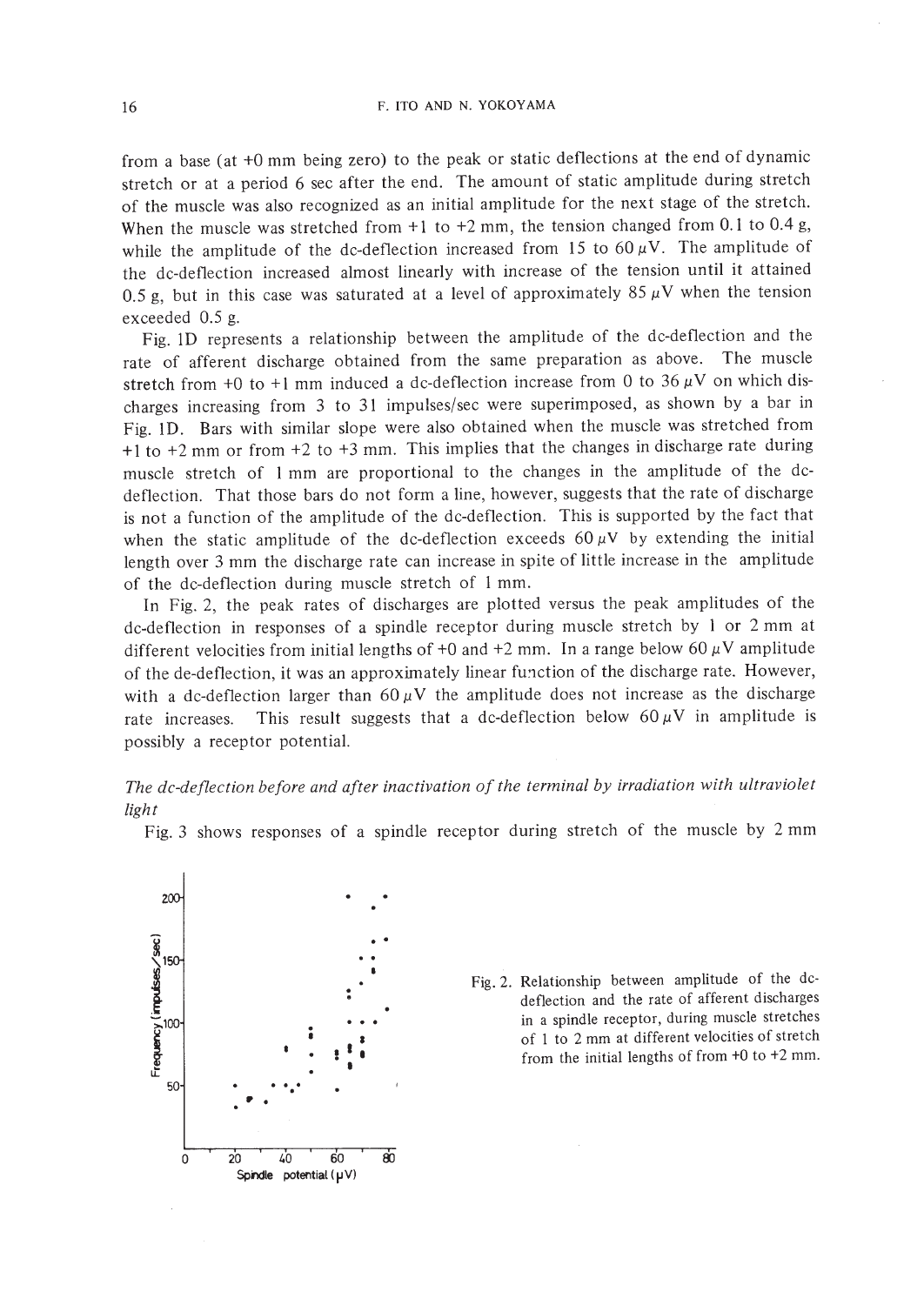

Fig. 3. Terminal responses of a spindle receptor (upper traces) before irradiation by an ultraviolet light (A), after inactivation of the first and second nodes of the subdivided myelinated branches in the spindle capsule by irradiation (B), and also after inactivation of all the termi· nals (C). Lower traces represent the tension developments during muscle stretch of 2 mm at 7 mm/sec from +0 mm initial length. Calibrations: 0.5 sec, 0.5 mY and 0.3 g.

from +0 mm at a velocity of 7 mm/sec, before (A) and after (B and C) inactivation of terminal branches. In Fig. 3A, propagated spikes occurred superimposed upon a dcdeflection which appeared almost in parallel with the tension development during the muscle stretch. Inactivation of nonmyelinated terminals and the subdividing node along subdivided branches in the same preparation as above left only propagated spikes with a small amplitude, because of a shunting effect in the inactivated subdividing node. During stretch of the preparation, the small propagated spikes occurred superimposed on a dcdeflection with an amplitude larger than normal (Fig. 3B). Further irradiation to the nonsubdivided branches removed all spike responses without appreciable changes in the dcdeflection (Fig. 3C). Following inactivation of either or both the branches, no change in the dc-deflection was observed in 12 preparations out of 21, but a slight increase or decrease in the amplitude of the dc-deflection was detected in 6 or 3 preparations respectively.

These results suggest that the encoding process for initiation of an impulse may be blocked by the irradiation with ultraviolet light to the encoding site along the nonmyelinated threads, but the possibility that the activity of the transducer membrane may survive selectively cannot be excluded. However, it is considered likely that the dc-deflection may be an artifact and the irradiation of ultraviolet light may inactivate the transducer membrane together with the encoding site, because it has been observed in some preparations that the amplitude of dc-deflections increases with irradiation of the extrafusal muscle fibers.

## *Comparison of dc-deflections recorded by the paraffin gap method to those by a wire recording*

A pair of nonpolarizable electrodes of Ag-AgCl were employed for recording the dcdeflection. One electrode was applied to the nerve which was lifted up in paraffin oil covering Ringer's solution, the other electrode being placed in the bath. When the distance between the spindle capsule and the Ringer-oil boundary was 3.5 mm or more, the axonal portion within 3 mm of the capsule moved laterally in Ringer's solution during the muscle stretch, but the proximal portions of the axon in the liquid paraffin did not move. Fig.4A shows afferent discharges recorded in such a condition. The shape of each spike (Fig. 4Aa) did not differ largely from that recorded with the paraffin gap method (Fig. 4Ca) but the spike was neither followed by a positive after-potential nor superimposed on a dc-deflection (Fig. 4Ab and c). At the capsule-boundary distance of 1 mm, spike discharges occurred superimposed upon an appreciable dc-deflection during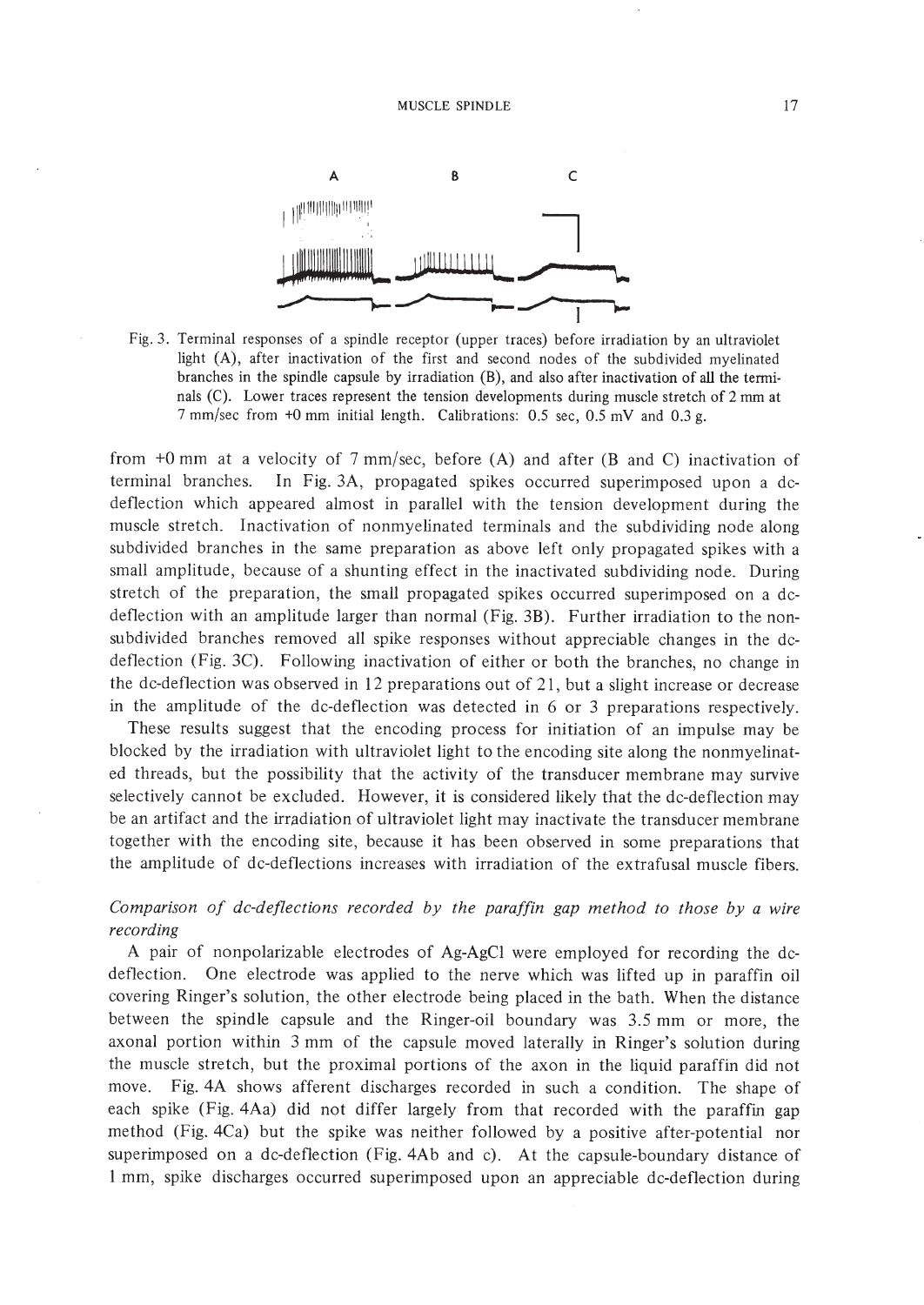



the same amount of muscle stretch as mentioned above (Fig. 4Bb and c), while a transverse movement and some extensions of the axon along the Ringer-paraffin boundary could be detected under a binocular microscope. The amplitude of the dc-deflection was dependent upon the amount or the velocity of muscle stretch (Fig. 4Bb and c). There was no large difference in the shape of individual spikes recorded at the distance of 1 mm and those at 3.5 mm or more, except a prepotential in the rising foot of the spike (see Fig. 4Ba and Aa) which was distinguishable in the former but not in the latter.

The same preparation as mentioned above was also provided to record the terminal response by means of the paraffin gap method. When the gap of 2 mm in length was set up at an axonal portion 1 mm from the spindle capsule, spike discharges with a prepotential (see Fig. 4Ca) and a positive after-potential (see Fig. 4Cb and c) occurred superimposed on small dc-deflection during the same amount of muscle stretch, while the parent axon moved laterally by 0.4 mm at the center in the paraffin pool. The amount of transverse movement of the axon along the Ringer-paraffin boundary in the paraffin gap method should be analogous with that by the unipolar recording, because the capsuleboundary distance was equal in both recording methods. Consequently, the large amplitudes of the dc-deflections recorded by the wire recording method may be due to a movement of the wire electrode in the liquid paraffin or to an injury current from the central stump of the axon in the paraffin.

# *Dc-deflections modified by injury of the parent axon and by application of polarizing currents*

Fig. 5 shows the response in an intact spindle receptor which has a positive steady potential of 1.2 mY at the terminal. Spike discharges occurred superimposed upon a negative dc-deflection of approximately 0.12 mY during muscle stretch by 2 mm from the *in situ* length. After crushing the second proximal node outside the capsule, which was located in a Ringer's pool distal to the paraffin gap, the steady potential shifted to 4.8 mY negative and all spike discharges were eliminated. In such a condition, the same amount of muscle stretch as mentioned above provoked a positive dc-deflection of 0.5 mY in amplitude (Fig. 5B). Decrease of the stretch was associated with decay in the amplitude of positive dc-deflection. Application of 0.4 % procain to the distal Ringer's pool abolished both the steady potential and the dc-deflection during muscle stretch, as shown in Fig. 5C. These results suggest that the polarity and the amplitude of the dc-deflection can be also dependent upon the injury current passing through the paraffin gap.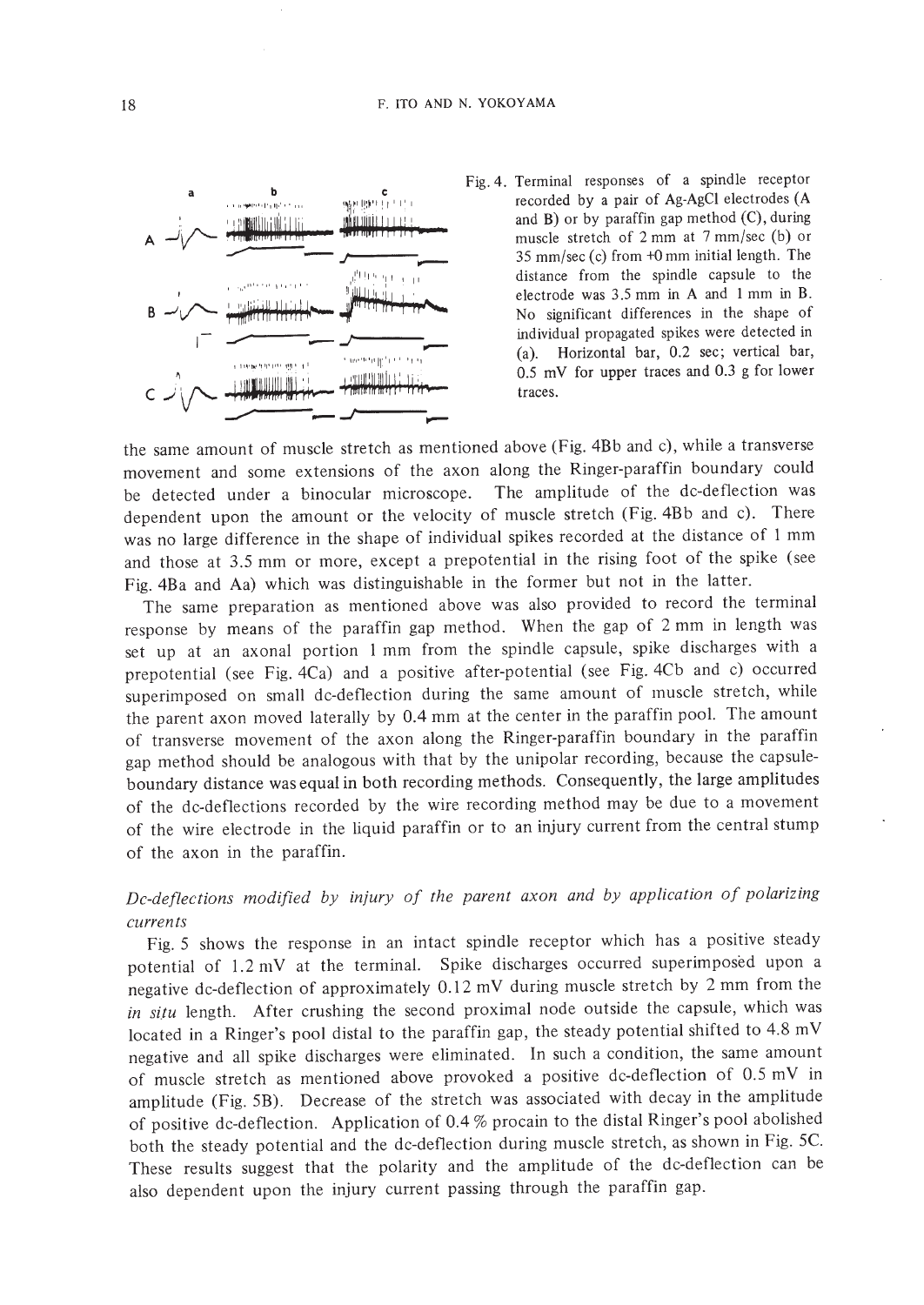

Fig. 5. Responses of a spindle receptor (upper traces) before (A) and after crushing the axon at the first node outside the capsule  $(B)$  and then after application of 0.4 % procain  $(C)$ , and tension development (lower traces) during muscle stretch of 2 mm at a velocity of 7 mm/sec from +0 mm initial length. Horizontal bar, 0.2 sec; vertical bar, 0.2 mY for upper traces and 0.3 g for lower traces.

Fig. 6 shows effects of polarizations on the terminal responses of a spindle receptor during stretch of the muscle by 2 mm at 7 mm/sec from its *in situ* length. In a control in Fig. 6A, the muscle stretch gave rise to a transverse movement of the stem axon by 0.7 mm in the center of the paraffin pool while an acceleration of propagated spike discharges was superimposed upon an invisible dc-deflection. An anelectrotonic current of  $2 \times 10^{-8}$ A, which did not cause appreciable changes in the amplitude of discharge but suppressed slightly the rate of discharge,<sup>7)</sup> was applied across the paraffin gap situated 0.5 mm from the spindle capsule. The same amount of muscle stretch as in Fig. 6A during the current passage resulted in a prominent negative dc-deflection of 0.4 mV in amplitude with spike discharges superimposed (Fig. 6B). The amplitude of the negative dc-deflection was dependent upon the amount of the anelectrotonic current. Some positive spikes which occur interposed between the negative propagated spikes may be initiated at a point along the axon in the proximal Ringer's pool and may conduct antidromically through the



Fig. 6. Effects of anelectrotonic (B and C) or catelectrotonic currents (D) of  $2 \times 10^{-8}$  A applied on the terminal response of a spindle receptor (upper traces), in comparison with a normal response in absence of electrotonus (A), during muscle stretch of 2 mm at a velocity of 7 mm/sec from +0 mm initial length, which were represented by tension development (lower traces). E and F; responses (upper traces) of the same spindle receptor as that of A - D under catelectrotonic (E) or anelectrotonic current (F) of  $5 \times 10^{-8}$  A, during a transverse movement of I mm at 7 mm/sec, which was monitored by the driving voltage of the pen motor (lower traces). Horizontal bar, 0.2 sec; vertical bar, 0.2 mY for upper traces and 0.1 g for lower traces in A-D.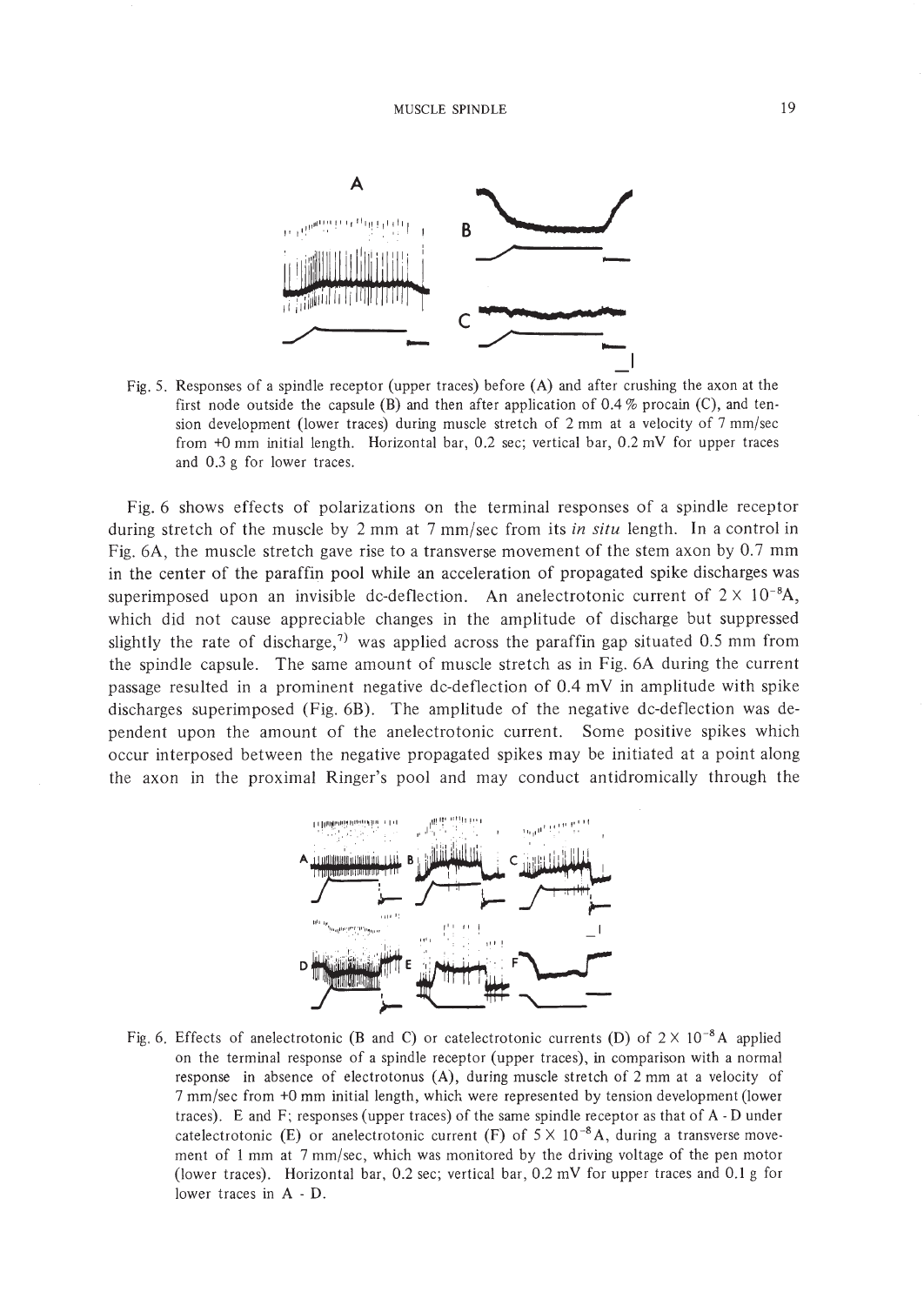paraffin gap. $7)$ 

Fig. 6D shows the response of the same spindle receptor as above when the muscle was stretched by 2 mm during application of catelectrotonic current of  $2 \times 10^{-8}$  A. The isolated axon was moved laterally by 0.7 mm around the center of the paraffin pool during the muscle stretch. A high rate of discharge of propagated spikes occurred superimposed on a positive dc-deflection of up to 0.3 mY. The amplitude of the positive dcdeflection was also a function of the amount of catelectrotonic currents.

In Fig. 7, the amplitude of the dc-deflection recorded from four preparations was plotted versus the steady potentials resulting from electrotonus. The marks with a small vertical bar in each preparation inducate the normal steady potential in the absence of electrotonic currents. These figures show that the amplitude of the dc-deflection is a linear function of the steady potential. Since the resistance across the paraffin gap is almost 2 M $\Omega$  in all of the preparations, it is calculated that the steady potential of 2 mV may be caused by a current of  $1 \times 10^{-9}$  A passing through the gap. The slope of the dcdeflection-steady potential relation curve indicates that the resistance across the gap may decay during the transverse movement of the axon at the center of the gap during muscle stretch, and also that the amount of reduction in the resistance may be approximately  $0.2 M\Omega$ .

When the axon was moved laterally by the same amount as mentioned above into a position distorted from the center of the gap, the amplitude of the dc-deflection was not always a linear function of the steady potential, and even the polarity of the dc-deflection was reversed. The record of Fig. 6C was obtained when the stem axon was moved laterally by 0.7 mm from the center toward a corner in the paraffin gap during the same amounts of muscle stretch as in Fig. 6B during anelectrotonic current of  $2 \times 10^{-8}$  A. Although the rate of propagated spike discharges increased almost in parallel with the tension enhancement during muscle stretch, no development of the dc-deflection in parallel with the tension change was observed (Fig. 6C).

One end of the muscle was detached from an anode pin of a transduce and the muscle was freely moved laterally by I mm at a slack state without extension in the Ringer's fluid, while the axon was moved laterally concurrently by I mm in the paraffin gap. During application of catelectrotonic current of  $5 \times 10^{-8}$  A, the movement of the axon from one corner to another in the paraffin gap produced a negative deflection like a spindle potential on which several spikes were superimposed, as shown in Fig. 6E. As the muscle was not fixed, the axon appeared to be stretched during the course of its transverse



Fig. 7. Four examples of the linear relation between the amplitude of the dc-deflection and the steady potential which was altered by electrotonic currents. Marks with a small vertical bar represent the normal steady potential in absence of electrotonus.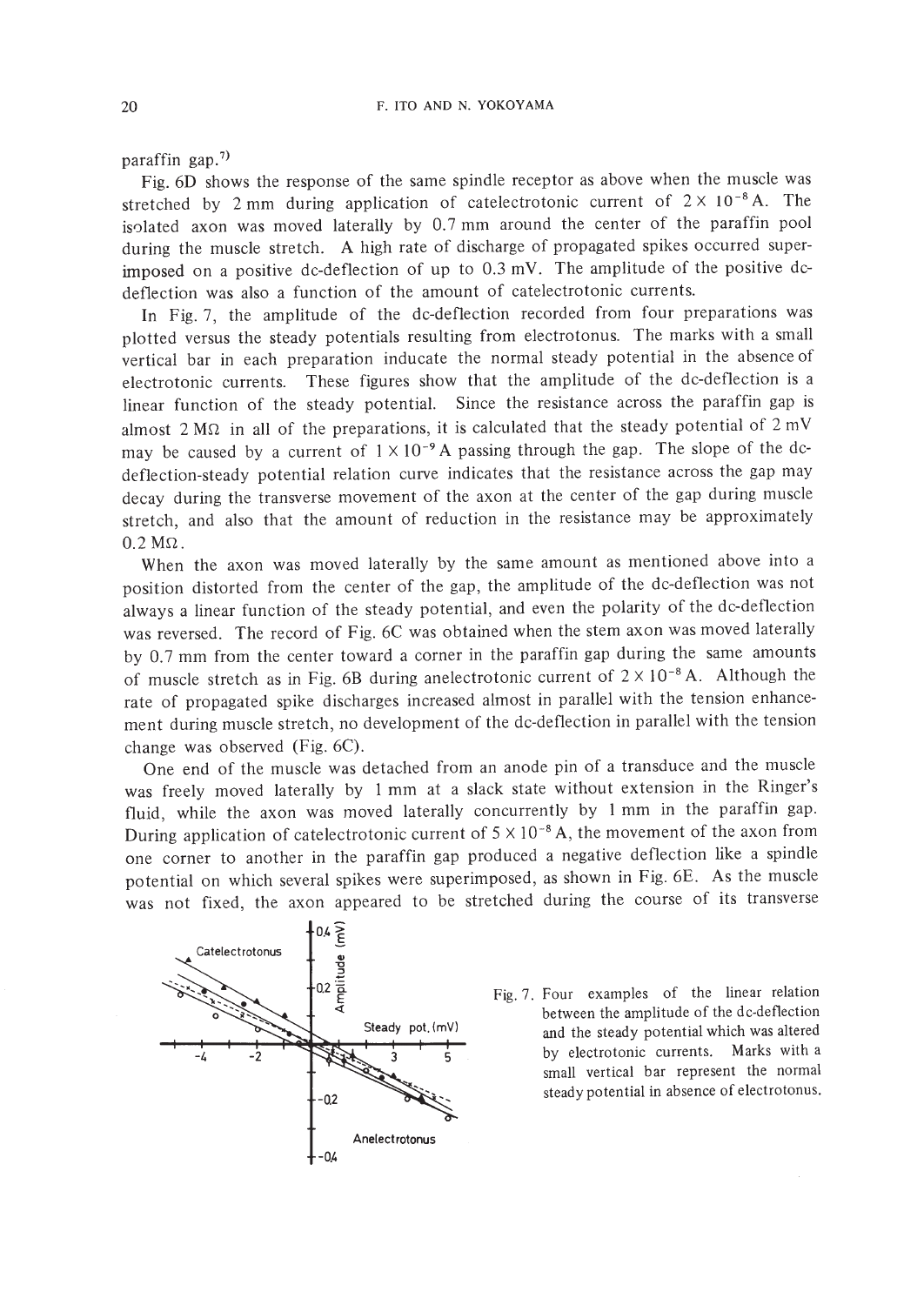#### MUSCLE SPINDLE 21

movement. The rate of the propagated spikes during the negative deflection was not different from that without movement or was slightly lower. On the lower trace of the figure, a driving voltage for the stretcher was displayed instead of muscle tension because the muscle was not stretched. Application of anelectrotonic current of  $5 \times 10^{-8}$  A to the spindle terminal caused a positive deflection like a spindle potential but abolished spike discharges (Fig. 6F).

The above results suggest that the displacement of the axon in the paraffin gap may cause a change in the external longitudinal resistance of the axon. The reduction of the longitudinal resistance may result from a transverse movement of axon around the center in the paraffin gap, while an increase of the resistance may be due to a stretch of the axon during its movement in the corner of the gap.

## DISCUSSION

The finding on a single-type spindle in the frog sartorius muscle that the amplitude of a dc-deflection of less than 60  $\mu$ V is a function of the rate of afferent discharges is in a line with the result on a complex-type spindle in the frog toe muscle by  $Katz^{1}$ . He demonstrated a proportional relationship between the rate of discharge and the amplitude of the spindle potential of less than 0.6 mV. Though dc-deflections of up to  $150 \mu$ V in amplitude were sometimes recorded from the single-type spindle under normal conditions by the paraffin gap method, the amplitude of the dc-deflection appeared independent of the rate of afferent discharges (see Fig. 2), and also such a dc-deflection remain unchanged even after elimination of spike activities by irradiation with ultraviolet light of the terminal nonmyelina ted filaments (see Fig. 3). These differences in the terminal responses between the single-type spindle and the complex-type spindle may be due to the difference in the number of ramifications of the myelinated axon in the spindle capsule or to the difference in the recording method. In the single-type spindle, the stem axon divides into two branches in the capsule, one of which subdivides into two short myelinated branches but the other does not, and their first nodes emit nonmyelinated filaments.<sup>14)</sup> Ottoson and Shepherd<sup>15)</sup> have drawn a schematic diagram of the terminal ramification of the axon in the complextype spindle, in which the first 16 segments are myelinated.

The terminal response of the single-type spindle was recorded through a pair of calomel electrodes across a paraffin gap of 2 mm in length which was situated at a point along the stem axon within 0.5 mm from the spindle capsule. The proximal part bf the sciatic nerve of approximately 20 mm in length was immersed in another Ringer's pool separated from that of the receptor side. The response of the complex-type spindle was recorded with calomel half-cell electrodes connected to the preparation, in which the dissected sensory axon of about 2 mm in length was lifted with an Ag-AgCI electrode into liquid paraffin covering the Ringer's solution.<sup>4)</sup> In the present study, the terminal response in the singletype spindle recorded by means of a pair of nonpolarizable Ag-AgCI electrodes also consisted of a large deflection of a like spindle potential of up to 0.8 mV in amplitude (see Fig. 4Bc). This suggests that the large potential deflection may not be due to the difference in the preparations but be attributed to the difference in the recording method.

From the present experiment, it is possible to suppose that the external longitudinal resistance may be changed in association with changes in the length and thickness of a thin layer of Ringer's solution intervening between the axon and the liquid paraffin during stretch of the muscle. The resistance was reduced by approximately 10% of its resting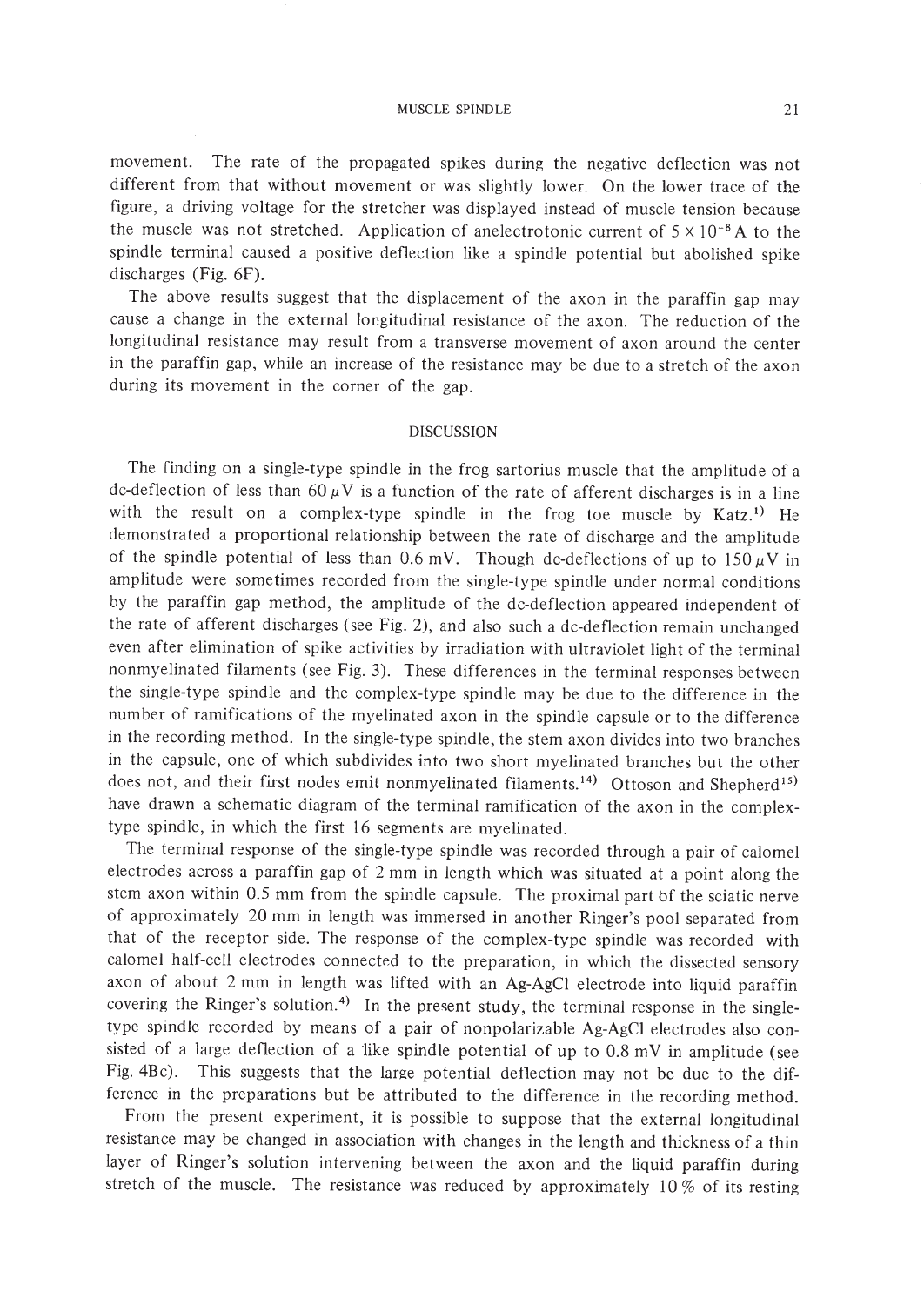value (nearly  $2 M\Omega$ ) during transverse movement of the axon around the center of the paraffin gap, while it was increased when the axon was stretched. It seems likely that recording of terminal response by means of Ag-AgCI electrodes may provide a large resistance change between the two electrodes because the electrode appears to be often moved in the paraffin oil during muscle stretch. When the steady potential of a normal spindle receptor was cancelled by application of electrotonic current with an inversed polarity, no dc-deflection could be observed. It is concluded that the dc-deflection in the frog single-type spindle can be modified artificially by application of electrotonic currents or by injury current of the axon.

## **CONCLUSION**

Dc-deflections recorded from isolated single-type spindles in the frog sartorius muscle were reevaluated with the paraffin gap method. The rate of afferent discharge increased proportionally with amplitude of the dc-deflection in a range below 60  $\mu$ V, but appeared to be independent of amplitudes over  $60 \mu V$ .

The amplitude of the dc-deflection was little changed after inactivation of the first node of the axon by irradiation with an ultraviolet light which removed all spike discharges.

The amplitude of the dc-deflection recorded from an axonal region near the capsule with a pair of Ag-AgCI electrodes was always larger than that with the paraffin gap method. The amplitude and the polarity of the dc-deflection could be altered with applications of different strengths of cat- or anelectrotonic currents or of injury curmet by crushing the axon and also with the position of the axon which was moved laterally in the paraffin gap during muscle stretch.

The measurement of resistance across the paraffin gap indicated a change of approximately 10% in the longitudinal resistance of the axon in association with its transverse movement. The resistance change may evoke a potential deflection like the spindle potential by dividing a steady potential across the gap, with the possibility that the dc-deflection below 60  $\mu$ V in amplitude may be a genuine generator potential.

## ACKNOWLEDGEMENTS

A part of this work was supported by a Research Grant from the Ministry of Education 287014.

### REFERENCES

- I) Katz, B., Depolarization of sensory terminals and the initiation of impulses in the muscle spindle. *J. Physiol.,* **Ill,** 261-282, 1950.
- 2) Gray, E. G., The spindle and extrafusal innervation of a frog muscle. *Proc. Roy. Soc.,* 146,416- 430, 1957.
- 3) Barker, D. & Cope, M., Tandem muscle-spindle in the frog. J. *Anat.,* 96, 49-57, 1962.
- 4) Ottoson, D. & Shepherd, G. M., Transducer properties and integrative mechanisms in the frog's muscle spindle. In *Handbook of Sensory Physiology,* I, 442-499, Edited by Loewenstein, W. R. Berlin: Springer.Verlag. 1971.
- 5) Ito, F., Spindle potential of the frog muscle spindle depending upon the exclusion of extrafusal muscle fiber. *J. Physiol. Soc. Jap.,* 32, 249-250, 1970.
- 6) Ito, F., Off·response from frog muscle spindles. *J. Physiol. Soc. Jap.,* 30, 753-754, 1968.
- 7) Ito, F., Effects of polarizing currents on long lasting discharges in the frog muscle spindle. *Jap.*